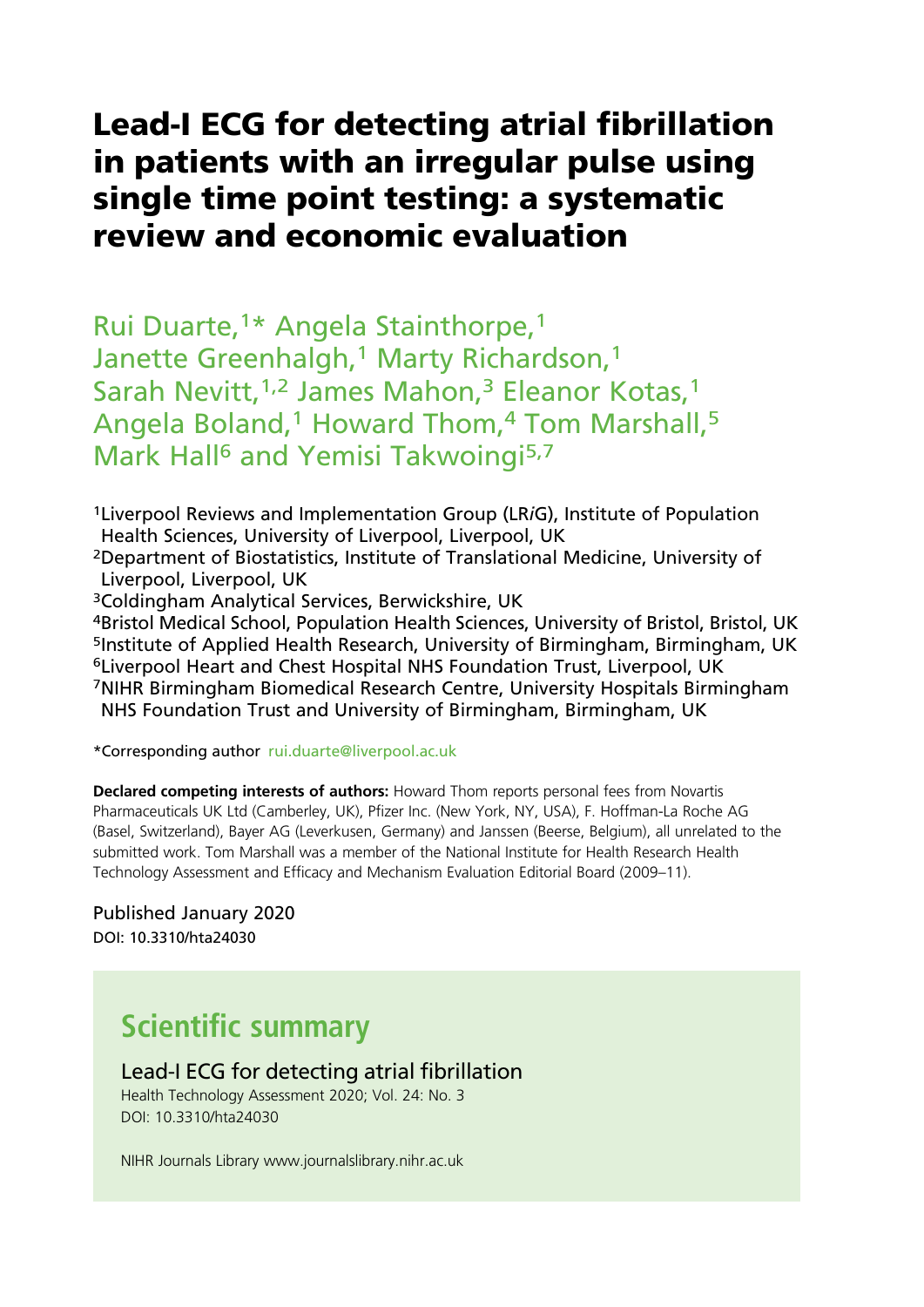# Scientific summary

### Background

Atrial fibrillation (AF) is the most common type of cardiac arrhythmia and is associated with conditions such as hypertension, heart failure, coronary artery disease, valvular heart disease, obesity, diabetes mellitus and chronic kidney disease. The National Institute for Health and Care Excellence (NICE) clinical guideline CG180 [NICE. Atrial Fibrillation: Management. Clinical Guideline CG180. 2014. URL: [www.nice.](http://www.nice.org.uk/guidance/cg180/chapter/Introduction) [org.uk/guidance/cg180/chapter/Introduction](http://www.nice.org.uk/guidance/cg180/chapter/Introduction) (accessed January 2018)] recommends that, after positive manual pulse palpation (MPP), the diagnosis of AF should be confirmed based on the results of an electrocardiogram (ECG). People who present to primary care with signs or symptoms of the condition (e.g. palpitations, dizziness, shortness of breath and tiredness) and who have an irregular pulse should receive a referral for a 12-lead ECG in the days following their initial primary care appointment if a 12-lead ECG is not available in the practice. Lead-I ECG devices are handheld instruments that can be used in primary care to detect AF at a single time point in people who present with relevant signs or symptoms and who have an irregular pulse.

# **Objectives**

The aim of this study was to assess the diagnostic test accuracy (DTA), the clinical impact and the costeffectiveness of using single time point lead-I ECG devices for the detection of AF in people presenting to primary care with signs or symptoms of the condition and who have an irregular pulse compared with using MPP followed by a 12-lead ECG in primary or secondary care (prior to initiation of anticoagulation therapy). To achieve this aim we:

- l conducted systematic reviews of the diagnostic accuracy and clinical impact of lead-I ECG devices for (1) detecting AF in people presenting to primary care with signs or symptoms of the condition, or, if evidence was not available for this population/setting, for (2) detecting AF in an asymptomatic population, defined as people presenting to any setting without symptoms of AF, with or without a previous diagnosis of AF
- l developed an economic model to assess the cost-effectiveness of using single time point lead-I ECG devices compared with using MPP followed by a 12-lead ECG in primary or secondary care (prior to initiation of anticoagulation therapy) in people presenting to primary care with signs or symptoms of AF who have an irregular pulse.

# Methods: assessment of clinical impact and diagnostic test accuracy

Electronic databases [MEDLINE, MEDLINE Epub Ahead of Print and MEDLINE In-Process and Other Non-Indexed Citations, EMBASE, PubMed, Cochrane Databases of Systematic Reviews (CDSR), Cochrane Central Database of Controlled Trials (CENTRAL), Database of Abstracts of Reviews of Effects (DARE) and the Health Technology Assessment Database] were searched from inception up to March 2018. Eligible studies assessed the diagnostic accuracy or clinical impact of specified lead-I ECG devices [i.e. imPulse (Plessey Semiconductors Ltd, Ilford, UK), Kardia Mobile (AliveCor Inc., Mountain View, CA, USA), MyDiagnostick (MyDiagnostick Medical B.V., Maastricht, the Netherlands), RhythmPad GP (Cardiocity, Lancaster, UK) and Zenicor ECG (Zenicor Medical Systems AB, Stockholm, Sweden)] in people presenting with signs or symptoms of AF and who have an irregular pulse. Studies that assessed the diagnostic accuracy of lead-I ECG devices used at a single time point to detect AF in an asymptomatic population were considered for inclusion owing to the non-existence of studies in symptomatic populations. We considered an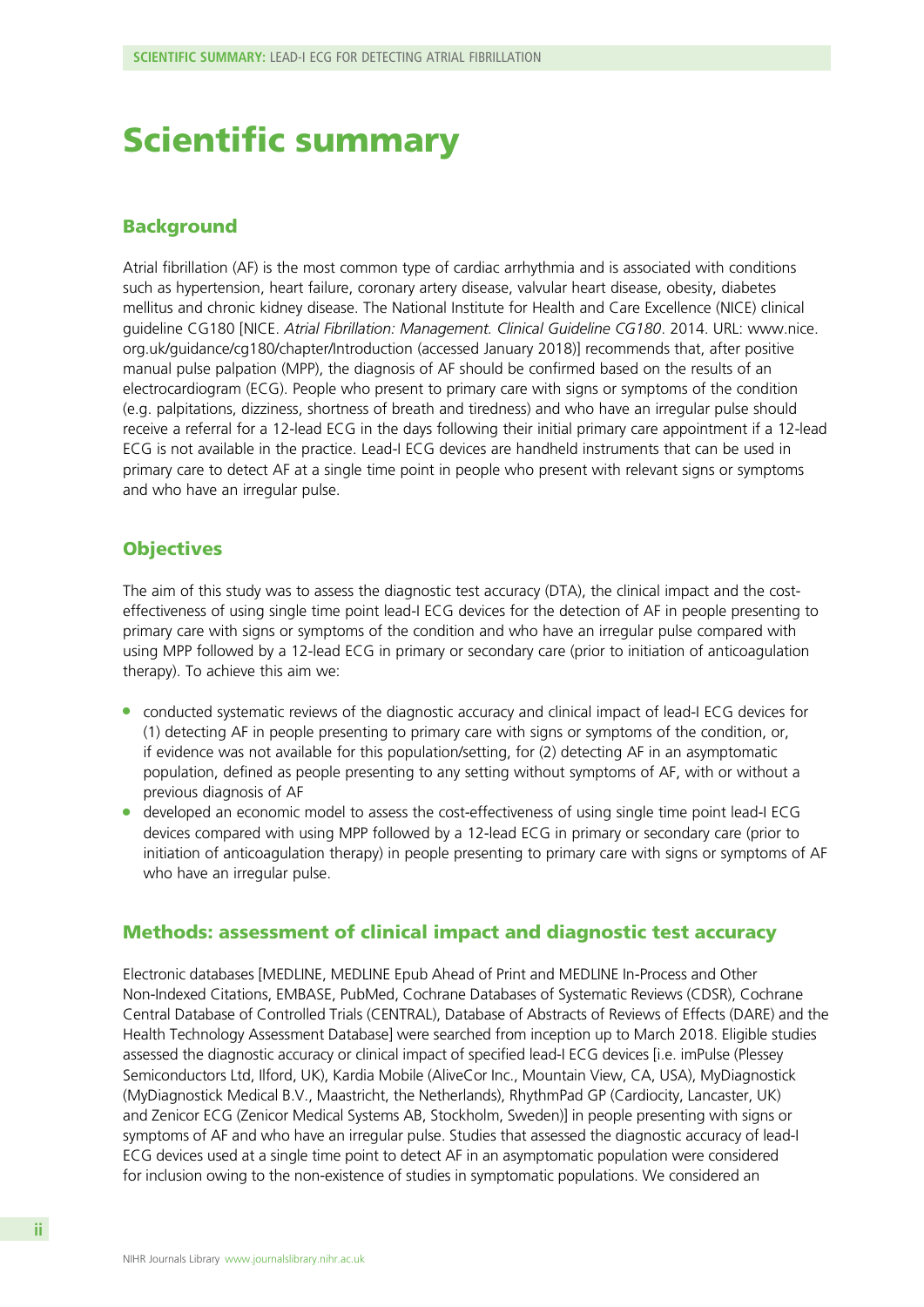asymptomatic population to comprise people not presenting with symptoms of AF, with or without a previous diagnosis of AF.

Two reviewers independently screened the search results, extracted data and assessed the methodological quality of the included diagnostic accuracy studies using the QUality Assessment of Diagnostic Accuracy Studies–2 (QUADAS-2) tool. The methodological quality of cross-sectional and case–control studies evaluating the clinical impact of lead-I ECG devices was assessed using the Newcastle–Ottawa quality assessment scale.

The sensitivity and specificity of each index test were summarised in forest plots and plotted in receiver operating characteristic space. Pooled estimates of sensitivity and specificity with 95% confidence intervals (CIs) were obtained using bivariate models. When there were few studies, the bivariate model was reduced to two univariate random-effects logistic regression models by assuming no correlation between sensitivity and specificity across studies. Judgement of heterogeneity, and hence the choice of more simple hierarchical models, was informed by the visual appearance of forest plots and summary receiver operating characteristic plots, in addition to clinical judgement regarding potential sources of heterogeneity. The analyses were stratified by whether a diagnosis of AF was made by a trained health-care professional interpreting the lead-I ECG trace, or by the lead-I ECG algorithm. For both sets of analyses, the reference standard was an interpretation of the 12-lead ECG trace by a trained health-care professional. When studies reported data for two types of lead-I ECG device and two different interpreters, one data set was chosen and sensitivity analyses were performed using the alternative data sets. Clinical impact outcomes were synthesised narratively.

### Methods: assessment of cost-effectiveness

The literature was reviewed to identify published economic evaluations on the use of lead-I ECG devices for the detection of AF in people presenting to primary care with signs or symptoms of the condition and who had an irregular pulse. Electronic databases (MEDLINE, MEDLINE Epub Ahead of Print and MEDLINE In-Process and Other Non-Indexed Citations, EMBASE, PubMed, EconLit and the NHS Economic Evaluation Database) were searched from inception up to April 2018. Additional searches were carried out to identify supporting information on costs and health state utility data.

A de novo economic analysis was undertaken that followed the diagnostic pathway for patients presenting to primary care with signs or symptoms indicative of AF and an irregular pulse. The sensitivity and specificity of the different lead-I ECG devices were taken from the results of the review DTA. The probabilistic sensitivity analysis results were presented to reflect uncertainty in the model inputs; extensive deterministic sensitivity analysis and scenario analysis were also undertaken to assess the impact of uncertainty in model assumptions. This study reports the total costs of the annual number of symptomatic patients with positive MPP seen by a single general practitioner (GP), total quality-adjusted life-years (QALYs) for these patients, incremental costs and QALYs, and incremental cost-effectiveness ratios (ICERs). Several scenario analyses were undertaken to investigate the impact of varying some of the base-case assumptions on the size of the ICER per QALY gained. Costs and outcomes of future years over a lifetime time horizon were discounted at an annual rate of 3.5%.

## **Results**

The electronic database searches identified 1151 citations (915 unique records). No studies were identified for the population of interest (i.e. people with signs or symptoms relevant to AF with an irregular pulse). Therefore, all of the studies included in the systematic reviews assessed the diagnostic accuracy and the clinical impact of using lead-I ECG devices at a single time point to detect AF in an asymptomatic population.

<sup>©</sup> Queen's Printer and Controller of HMSO 2020. This work was produced by Duarte et al. under the terms of a commissioning contract issued by the Secretary of State for Health and Social Care. This issue may be freely reproduced for the purposes of private research and study and extracts (or indeed, the full report) may be included in professional journals provided that suitable acknowledgement is made and the reproduction is not associated with any form of advertising. Applications for commercial reproduction should be addressed to: NIHR Journals Library, National Institute for Health Research, Evaluation, Trials and Studies Coordinating Centre, Alpha House, University of Southampton Science Park, Southampton SO16 7NS, UK.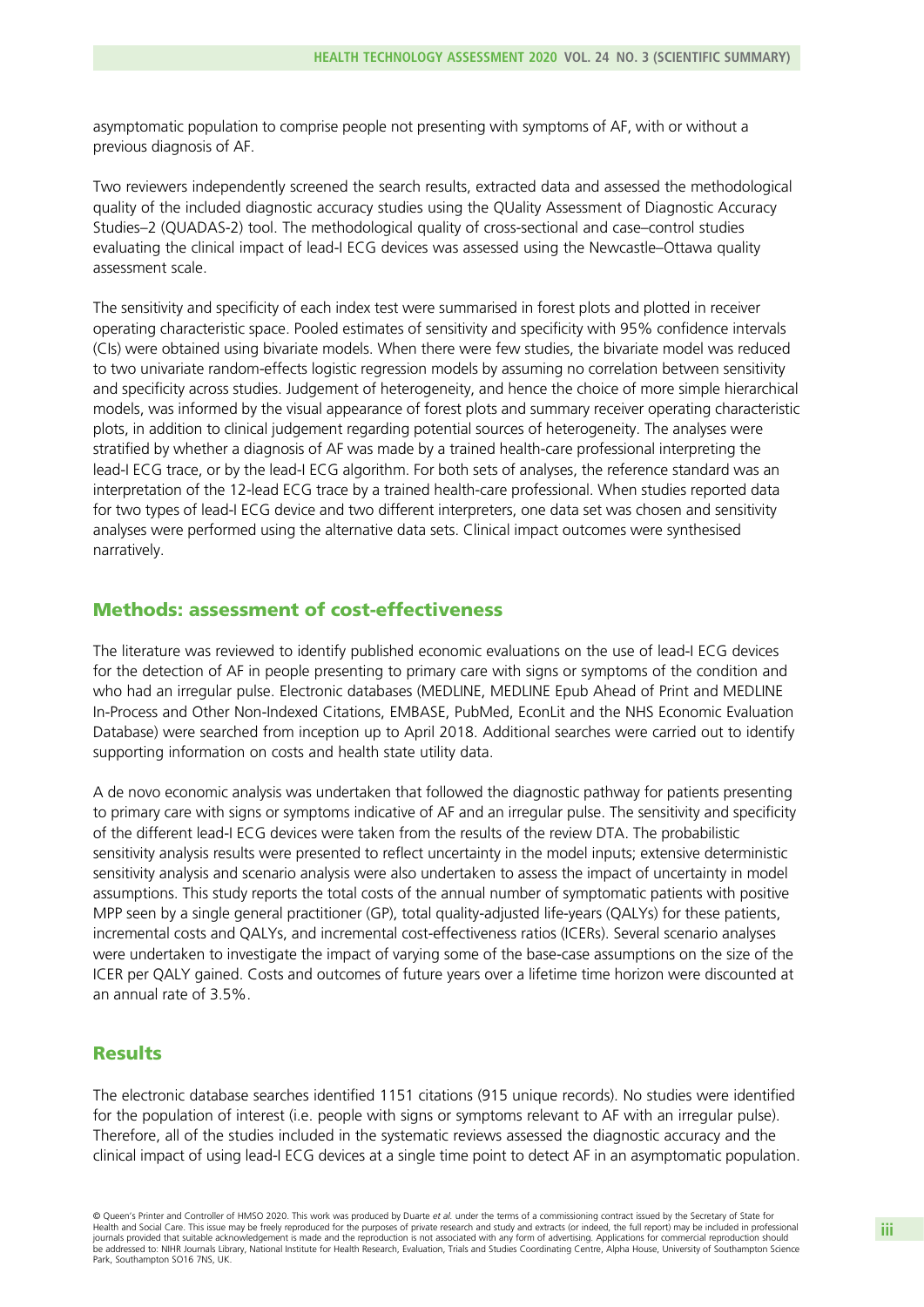Diagnostic test accuracy A total of 13 publications reporting on nine studies were identified. In these studies, the index test (lead-I ECG device) was interpreted by the device algorithm or by a trained health-care professional; trained health-care professionals included cardiologists, electrophysiologists and GPs. All studies used a 12-lead ECG device interpreted by a trained health-care professional as the reference standard.

### Interpreter of lead-I electrocardiogram: trained health-care professional

Data from four studies contributed to the meta-analyses (two studies of Kardia Mobile alone, one study of Zenicor-ECG and one study of MyDiagnostick and Kardia Mobile). The main meta-analysis (AF cases,  $n = 118$ ; total patients,  $N = 580$ ) indicated that the pooled sensitivity of lead-I ECG devices was 93.9% (95% CI 86.2% to 97.4%) and the pooled specificity was 96.5% (95% CI 90.4% to 98.8%). Across the sensitivity analyses, the numerical results were similar; the pooled sensitivity values ranged from 88.0% to 96.2% and the pooled specificity values ranged from 94.4% to 97.4%.

### Interpreter of lead-I electrocardiogram: algorithm

Data from four studies were included in the meta-analyses (two studies of MyDiagnostick alone, one study of Kardia Mobile alone and one study of MyDiagnostick and Kardia Mobile). The meta-analysis (AF cases,  $n = 219$ ; total patients,  $N = 842$ ) showed a pooled sensitivity of 96.2% (95% CI 86.0% to 99.0%) and pooled specificity of 95.2% (95% CI 92.9% to 96.8%). The numerical results were similar across the sensitivity analyses; the pooled sensitivity values ranged from 88.0% to 95.2% and the pooled specificity values ranged from 94.4% to 97.2%.

Clinical impact A total of 24 publications reporting on 19 studies with a total of 33,993 participants were identified. The index tests that were evaluated included imPulse (one study), Kardia Mobile alone (12 studies), MyDiagnostick alone (four studies), Zenicor ECG (one study) and MyDiagnostick and Kardia Mobile (one study). Test failure rate was reported in nine studies and ranged from 0.1% to 9%. The results for test failure rate included both the failure of the lead-I ECG algorithm to produce a result and the poor quality of the lead-I ECG trace. Diagnostic yield was reported in 13 studies. The percentage of new patients diagnosed with AF ranged from 0.4% to 5.8%. Data for this outcome were considered too heterogeneous for a pooled estimate to be clinically meaningful. Only one study reported the concordance between different lead-I ECG devices (Kardia Mobile and MyDiagnostick) and observed no difference in agreement. Two studies reported a change in treatment management following the use of the Kardia Mobile lead-I ECG in new patients diagnosed with AF. The acceptability of lead-I ECG devices was reported in four studies, with generally positive views.

### **Cost-effectiveness**

Cost-effectiveness None of the studies identified assessed the cost-effectiveness of using single time point lead-I ECG devices compared with using MPP followed by a 12-lead ECG in people presenting to primary care with signs or symptoms of AF who had an irregular pulse.

A decision tree and two cohort Markov models were built in Microsoft Excel® (Microsoft Corporation, Redmond, WA, USA). The decision tree describes the pathway followed by a patient presenting to primary care with signs or symptoms of AF and an irregular pulse during the initial GP consultation. The first Markov model captures the differences in the costs and benefits of treatment (standard diagnostic pathway vs. lead-I ECG pathway) during the first 3 months after the initial GP appointment. During this period, some patients will have a diagnosis of AF and start the relevant treatment and other patients will have further tests to diagnose, or to rule out, AF (where 'rule out' means no diagnosis of AF is recorded in the patient's notes and no treatment for AF is started). The second Markov model captured the differences in lifetime costs and benefits after patients have either received a diagnosis of AF or have had AF ruled out.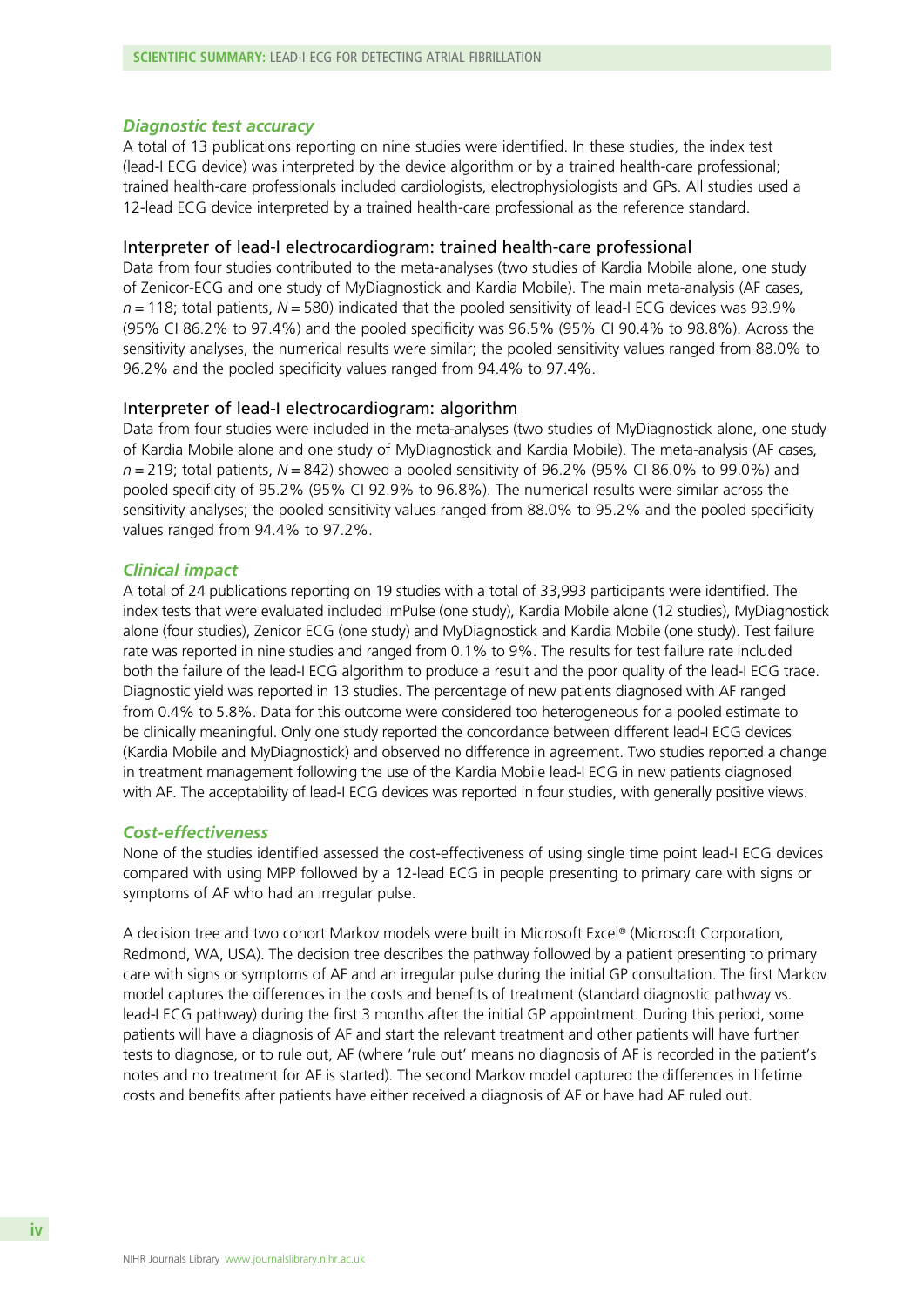The de novo economic model yielded ICERs per QALY gained. The results of the pairwise analysis show that all lead-I ECG devices generate ICERs below the £20,000–30,000 threshold usually considered to be cost-effective by NICE. Kardia Mobile appears to be the most cost-effective option in a full incremental analysis and dominates both the standard pathway and the other lead-I ECG devices (costing less and generating more QALYs). The only exception to this is the generic lead-I ECG device, which generates a very small QALY gain but at a cost that produces an ICER well above £30,000 per QALY gained.

# **Conclusions**

There is no evidence available to support the use of single time point lead-I ECG devices for the detection of AF in people presenting with signs or symptoms of AF and an irregular pulse. The results of this assessment, using data from asymptomatic patients as a proxy, suggest that the use of lead-I ECG devices is more cost-effective than MPP followed by a 12-lead ECG in primary or secondary care.

Currently, the standard pathway for the diagnosis of AF indicates that patients with signs or symptoms of AF and an irregular pulse are advised to have a 12-lead ECG test. The benefits accumulated during the time interval between the lead-I ECG tests and the confirmatory 12-lead ECG tests are sufficiently large for lead-I ECG devices to be considered as cost-effective in this specific population.

# Study registration

This study is registered as PROSPERO CRD42018090375.

# Funding

Funding for this study was provided by the Health Technology Assessment programme of the National Institute for Health Research.

© Queen's Printer and Controller of HMSO 2020. This work was produced by Duarte et al. under the terms of a commissioning contract issued by the Secretary of State for Health and Social Care. This issue may be freely reproduced for the purposes of private research and study and extracts (or indeed, the full report) may be included in professional journals provided that suitable acknowledgement is made and the reproduction is not associated with any form of advertising. Applications for commercial reproduction should be addressed to: NIHR Journals Library, National Institute for Health Research, Evaluation, Trials and Studies Coordinating Centre, Alpha House, University of Southampton Science Park, Southampton SO16 7NS, UK.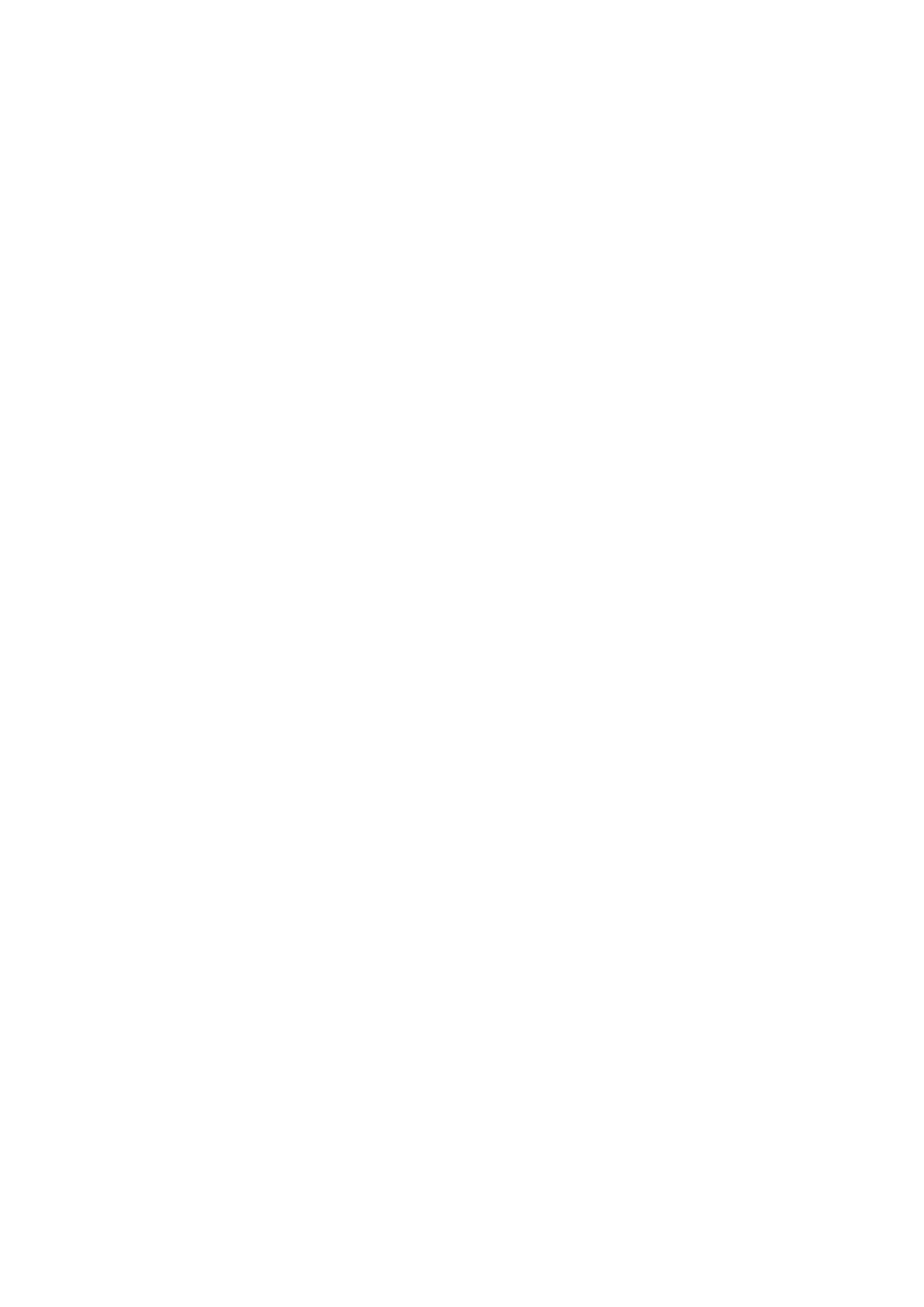# **Health Technology Assessment** NICE TAR and DAR

ISSN 1366-5278 (Print)

ISSN 2046-4924 (Online)

Impact factor: 3.819

Health Technology Assessment is indexed in MEDLINE, CINAHL, EMBASE, The Cochrane Library and the Clarivate Analytics Science Citation Index.

This journal is a member of and subscribes to the principles of the Committee on Publication Ethics (COPE) (www.publicationethics.org/).

Editorial contact: journals.library@nihr.ac.uk

The full HTA archive is freely available to view online at www.journalslibrary.nihr.ac.uk/hta. Print-on-demand copies can be purchased from the report pages of the NIHR Journals Library website: www.journalslibrary.nihr.ac.uk

#### Criteria for inclusion in the Health Technology Assessment journal

Reports are published in Health Technology Assessment (HTA) if (1) they have resulted from work for the HTA programme, and (2) they are of a sufficiently high scientific quality as assessed by the reviewers and editors.

Reviews in Health Technology Assessment are termed 'systematic' when the account of the search appraisal and synthesis methods (to minimise biases and random errors) would, in theory, permit the replication of the review by others.

#### HTA programme

Health Technology Assessment (HTA) research is undertaken where some evidence already exists to show that a technology can be effective and this needs to be compared to the current standard intervention to see which works best. Research can evaluate any intervention used in the treatment, prevention or diagnosis of disease, provided the study outcomes lead to findings that have the potential to be of direct benefit to NHS patients. Technologies in this context mean any method used to promote health; prevent and treat disease; and improve rehabilitation or long-term care. They are not confined to new drugs and include any intervention used in the treatment, prevention or diagnosis of disease.

The journal is indexed in NHS Evidence via its abstracts included in MEDLINE and its Technology Assessment Reports inform National Institute for Health and Care Excellence (NICE) guidance. HTA research is also an important source of evidence for National Screening Committee (NSC) policy decisions.

#### This report

The research reported in this issue of the journal was commissioned and funded by the HTA programme on behalf of NICE as project number 16/30/05. The protocol was agreed in March 2018. The assessment report began editorial review in October 2018 and was accepted for publication in January 2019. The authors have been wholly responsible for all data collection, analysis and interpretation, and for writing up their work. The HTA editors and publisher have tried to ensure the accuracy of the authors' report and would like to thank the reviewers for their constructive comments on the draft document. However, they do not accept liability for damages or losses arising from material published in this report.

This report presents independent research funded by the National Institute for Health Research (NIHR). The views and opinions expressed by authors in this publication are those of the authors and do not necessarily reflect those of the NHS, the NIHR, NETSCC, the HTA programme or the Department of Health and Social Care. If there are verbatim quotations included in this publication the views and opinions expressed by the interviewees are those of the interviewees and do not necessarily reflect those of the authors, those of the NHS, the NIHR, NETSCC, the HTA programme or the Department of Health and Social Care.

© Queen's Printer and Controller of HMSO 2020. This work was produced by Duarte et al. under the terms of a commissioning contract issued by the Secretary of State for Health and Social Care. This issue may be freely reproduced for the purposes of private research and study and extracts (or indeed, the full report) may be included in professional journals provided that suitable acknowledgement is made and the reproduction is not associated with any form of advertising. Applications for commercial reproduction should be addressed to: NIHR Journals Library, National Institute for Health Research, Evaluation, Trials and Studies Coordinating Centre, Alpha House, University of Southampton Science Park, Southampton SO16 7NS, UK.

Published by the NIHR Journals Library (www.journalslibrary.nihr.ac.uk), produced by Prepress Projects Ltd, Perth, Scotland (www.prepress-projects.co.uk).